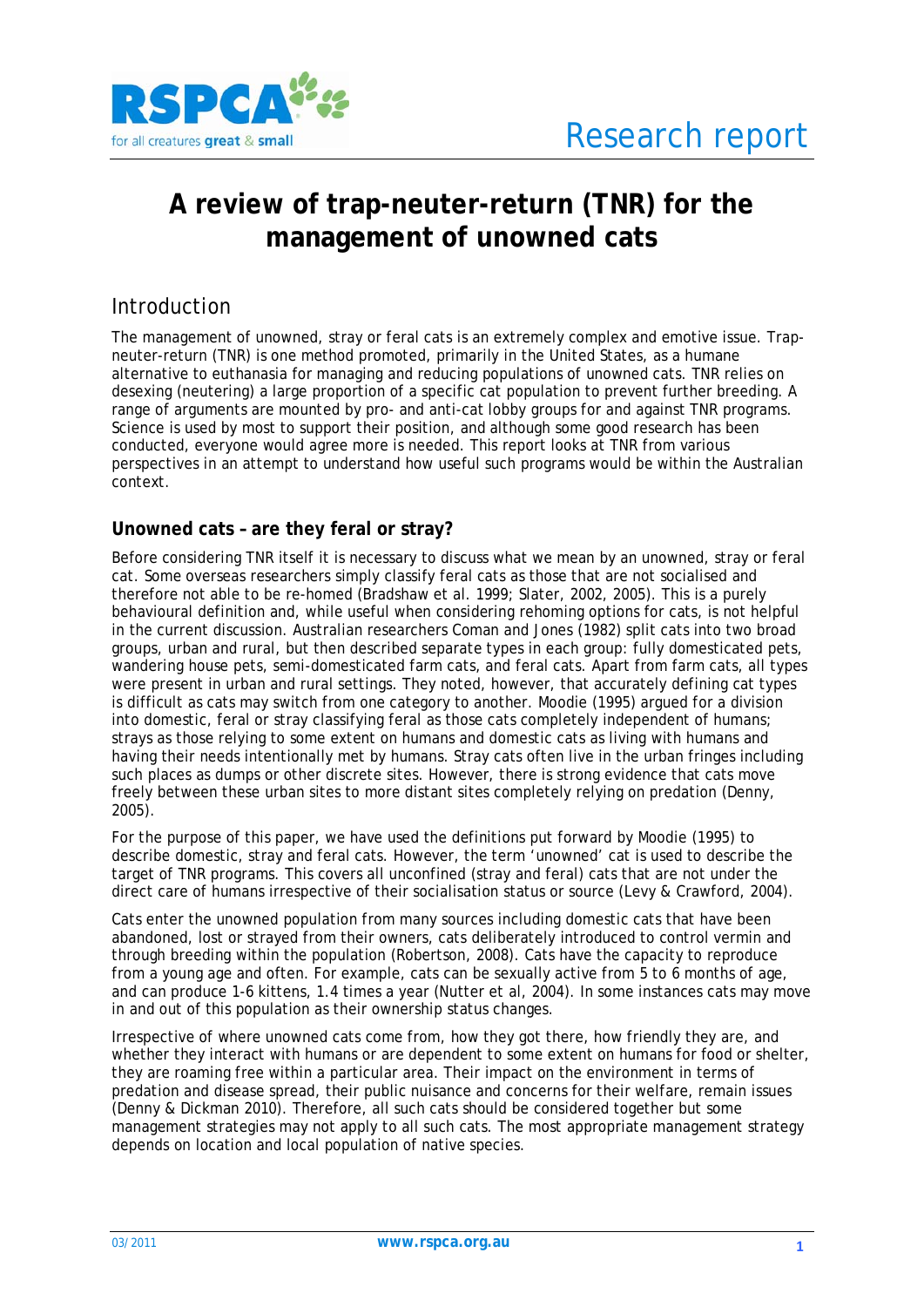# Control of unowned cats

Currently there are a number of management approaches to unowned cats:

- Do nothing
- Kill on site (by trapping or poisoning)
- Trap, remove and euthanase
- Trap, remove, neuter and re-home if possible, and euthanase remainder
- Trap, neuter and return

This paper focuses only on the last option.

According to the Australian Government's National Consultative Committee on Animal Welfare (NCCAW, 2008), any control program should: protect the welfare of cats, reduce impact on wildlife, reduce public nuisance, recognise the value of cats to our community and educate the community.

RSPCA Australia policy states that any program for the control of cats must adopt a holistic, strategic and humane approach and aim to: recognise the value of cats as companion animals and improve the overall welfare of cats; reduce the impact of hunting by cats; reduce the incidence of public nuisance caused by uncontrolled cats; incorporate measures to cover the whole cat population and thus address all sources of the problem (Policy A8.4, RSPCA Australia 2010). RSPCA Australia also endorses several principles for humane pest control including the need for a clear evaluation of the need for a control program, a built-in assessment of the effectiveness of the program, the need to use the most humane method of control available and that the method must be performed effectively over the long term to reduce adverse impacts (Policy E2.9, RSPCA Australia 2010).

## **Trap-neuter-return**

Trap-neuter-return (or release) is one approach to the management of unowned cats which is gaining popularity in many countries, particularly the US (Denny & Dickman, 2010). It focuses on the management of cats in defined populations or 'colonies', where a colony is defined as a group of cats living in the same location and sharing a common food source. It involves capturing cats, sterilising and returning them to the place where they were found (occasionally they are released elsewhere.) Longcore et al. (2009) claim that 71-94% of a colony must be desexed and no new cats join the colony for the population to decline. Other treatments may be performed at the same time such as vaccination, de-worming and flea treatment, and they may be permanently identified by having an ear tip removed. The colonies are then 'managed' to some extent: usually the management includes some level of regular feeding and caring by volunteers. As part of ongoing management, the caretakers will trap and sterilise any new members as they join the colony.

Most TNR programs are carried out in urban or peri-urban areas. Since the recruitment of cats to the colony includes abandoned and stray animals, public education programs and more responsible pet ownership are alternative options to TNR.

The aim of TNR programs is to produce a stable, healthy cat colony with natural attrition expected to eventually reduce the numbers. This has been shown to occur in urban areas when accompanied by an adoption program (Levy, Gale & Gale, 2003), but it requires long-term consistent management. As cats move from one area to another, and people abandon new animals, new recruits join the colony and numbers fluctuate. In fact, once it is known that a TNR program is operating in an area some people abandon their cats nearby knowing they will be neutered and cared for (Slater, 2002).

A 10-year study of TNR programs in Rome, Italy found that although there was a general decrease in the number of colony cats, immigration of cats to the colonies through abandonment and straying was 21% (Natoli et al., 2006). Also, a study of TNR programs in two counties in the USA did not report a consistent reduction in colony growth or the proportion of female cats that were pregnant (Foley et al., 2005).

If reduced numbers of unowned cats is the only aim, TNR seems to be no more effective than euthanasia alone in closed populations and less effective in open populations (Denny & Dickman,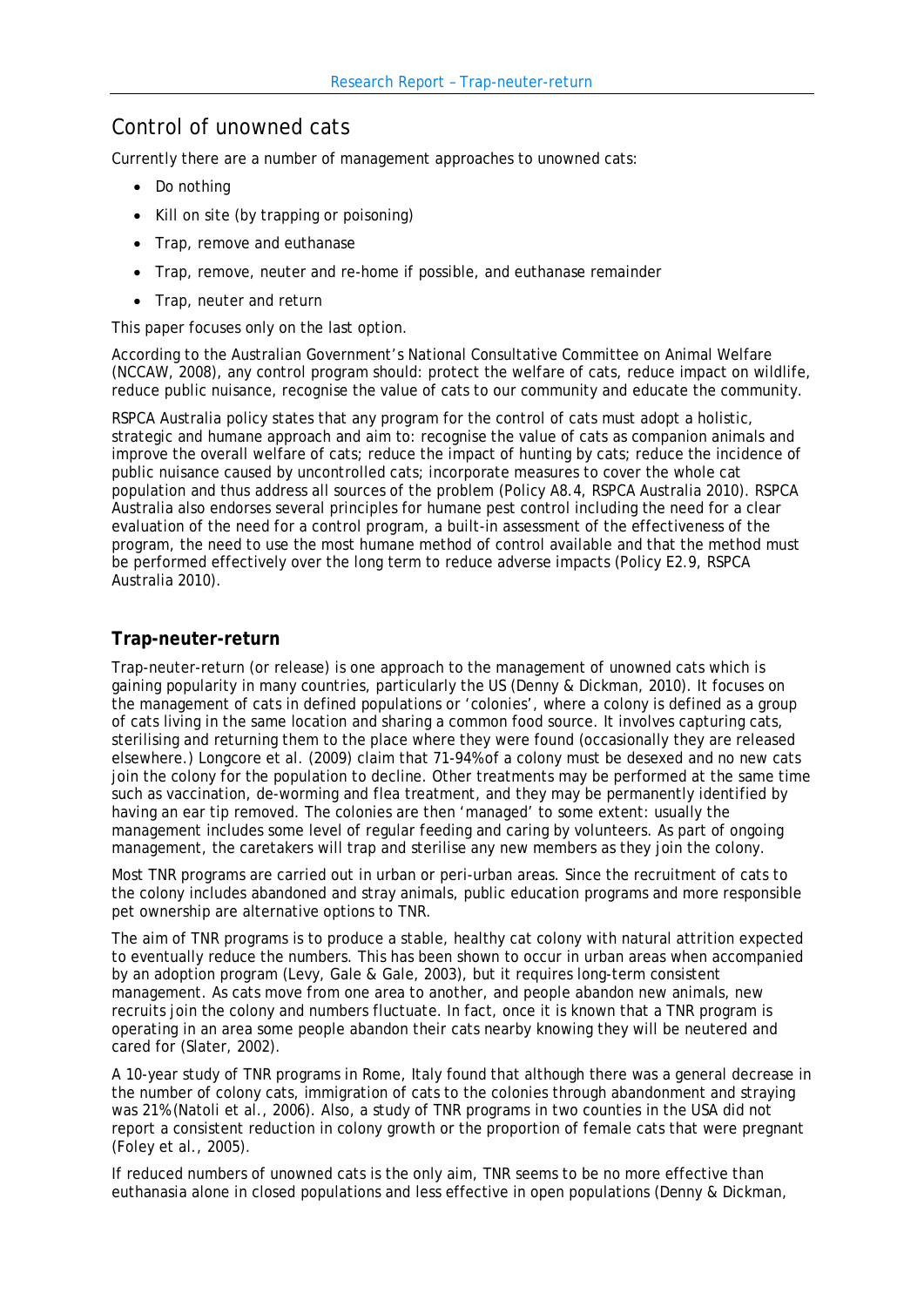2010). The cost of running a TNR program is also greater than other control methods and one could argue that it may not be the best use of limited resources.

Some have argued that managed colonies can lead to a form of animal hoarding (Lepczyk et al., 2010); others report cats in managed colonies being described as pets (Centonze et al., 2002). However, many cats in colonies continue to have far from ideal welfare status (Jessup, 2004). Jessup (2004) describes TNR as trap-neuter-re-abandon.

TNR is an important element in the 'no kill' animal shelter movement (Winograd, 2007). It is argued that since most unowned cats are not socialised adequately, if they enter shelters they are killed as they are not suitable candidates for adoption. Therefore, if such cats enter shelters it becomes impossible for the shelter to become truly 'no-kill'.

### **Ethical considerations**

TNR raises a number of fundamental ethical questions which revolve around society's responsibility towards unowned cats. Do cats hold a special position with respect to humans and does that mean they are, and should be, treated differently from other free-living introduced animals? Most other introduced species are considered pests, and programs such as TNR are not generally considered for them. Feral dogs, camels, pigs, goats, foxes and rabbits are routinely killed due to their pest status (Lepczyk et al., 2010).

RSPCA shelters take in around 65,000 cats every year: on average, 40% of these are euthanased. A third of euthanased cats are put down for behavioural reasons, ie they were not socialised or behaviourally suited to a home situation. Feral cats represent a large number of these kittens and cats. Do these animals deserve the right to live? Also, what about the wildlife they kill – do they deserve the right to live?

TNR has its own ethical issues such as the question of interfering with a free living animal and then returning it, altered, to its home range (Jessup, 2004). The neutering may change its success and even its welfare in the wild. Neutered animals are thought to be lower down the feline hierarchy than entire animals and may lose out to fertile others.

Finally, is it ethically defensible to introduce TNR programs with the purpose of reducing euthanasia rates in animal shelters?

### **Conservation considerations**

People who argue for and against TNR agree that cats have negative impacts on wildlife populations; they just disagree on extent. There is much debate on this issue and science can throw up conflicting results.

Grayson and Calver (2004) argue that the precautionary principle should be adopted when considering the issue of the effect of cats on wildlife populations. The precautionary principle states that when there are threats of serious consequence, lack of full scientific knowledge should not prevent measures being taken to prevent these threats. That is, there is a need for action despite uncertainty. In this situation this means that TNR cannot be used because there is a risk to wildlife.

Feral cats represent a threat to over 110 species in Australia, more than any other exotic animal or plant (Coutts-Smith et al, 2007). This threat is usually through predation but can include disease spread and competition (Denny & Dickman, 2010). This threat is recognised by the Commonwealth Government under its *Environment Protection and Biodiversity Conservation Act 1999* and by some state legislation, for example, the Victorian *Flora and Fauna Guarantee Act 1988*. Cats can predate on small to medium sized mammals, birds, reptiles, amphibians and insects. Cats are on the list of the 100 worst invasive species globally (Lowe et al, 2000 in Longcore et al., 2009).

Cats are an exotic species so do not fill any existing niche (Longcore et al., 2009). Also, there seems to be a ready supply of cats to populate colonies and this results in cats often being at densities 10-100 times higher than other similar sized predators (Liberg et al, 2000). If the TNR program is accompanied by ongoing feeding and care (which it normally is) the home range of the colony tends to reduce which will alter, but not eliminate, the predation effect.

However, a study in suburban bushland in Sydney found that the presence of cats decreased the richness of bird species but reduced the predation in above the ground bird nests (Dickman, 2007).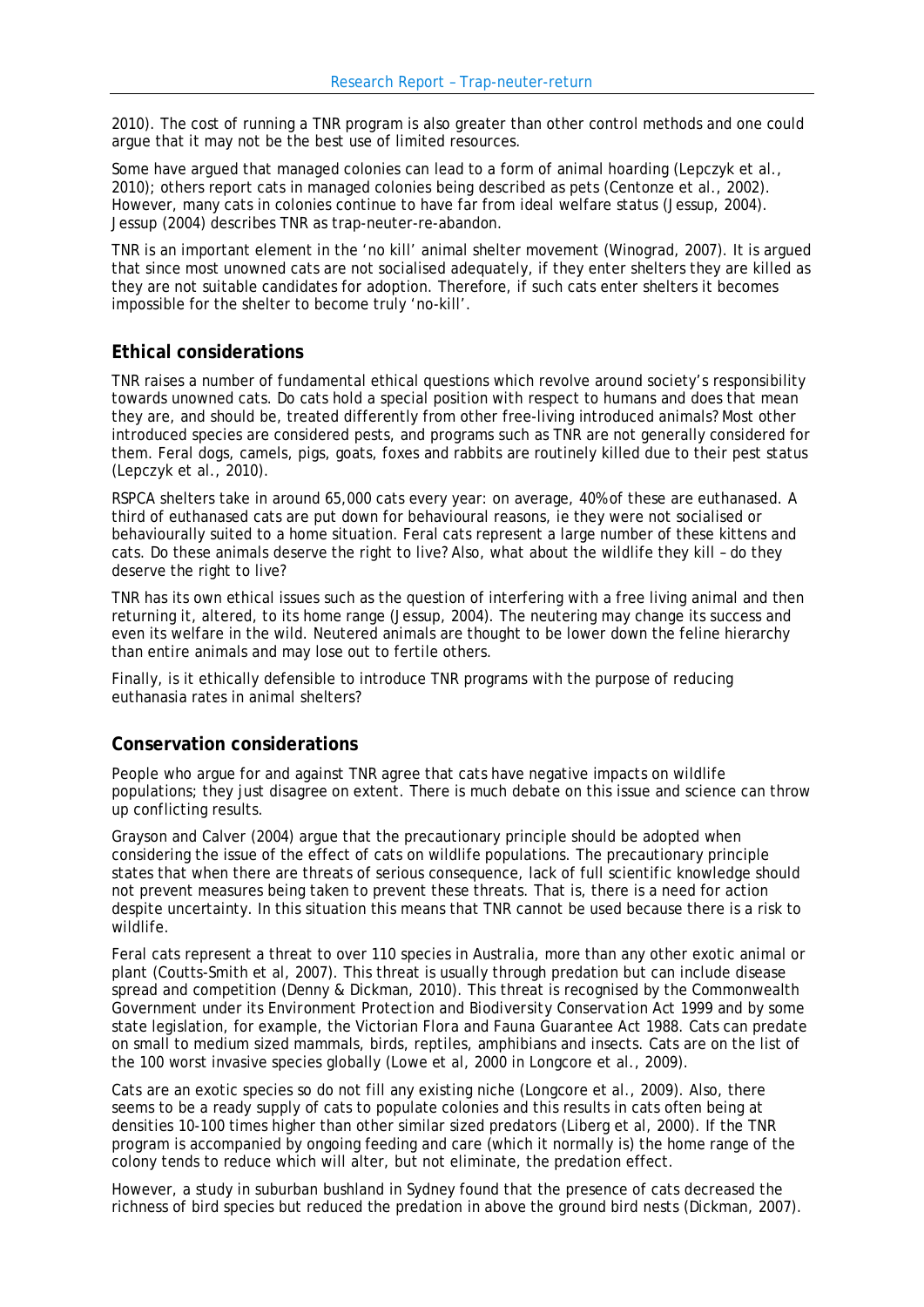That is, the cats were killing another pest species, the rat, which normally steals the eggs. Similarly, in a study in suburban Perth, cat density was not correlated with bird species richness, rather distance to nearby bushland, housing density and size of nearby bushland were (Grayson et al., 2007). Both these studies were in suburban settings so may not relate to more extensive bushland.

An issue worth mentioning is the role of cats in killing other pest species such as mice and rats. The two examples mentioned in Sydney and Perth show that cats have a role in reducing these species which themselves predate on birds. Some studies on islands have shown that if the cat numbers are reduced (by whatever means), the rat and rabbit populations skyrocket (Robertson, 2008). In other words, controlling cats alone is not the answer for positive conservation outcomes; all species with a negative environmental impact need to be managed in an integrated way.

### **Animal welfare considerations**

Animal welfare considerations must take into account the welfare of unowned cats but also the welfare of the species upon which they prey. Feral cats are known to kill and maim native animals (Coutts-Smith et al, 2007). If we feel it is incumbent upon us to consider the welfare of individual cats then the same is true for each native animal (Lepczyk et al., 2010). Conservationists tend to consider population effects of feral cats; will the cats have any negative effect on the species? (Longcore et al., 2009). Bird lovers, in contrast, may be more concerned about the death of each individual bird even if it is a common species. The birds and animals attacked by cats suffer negative welfare outcomes.

There is evidence that at the level of the individual, cats benefit from TNR in terms of their health; body score index improves and their life expectancy increases (Robertson, 2008). They are often vaccinated at the time of capture so have immunity to common feline diseases. Also, fighting between desexed males will be less and therefore too the possible injuries and abscesses that follow fighting. However, as stated above, other studies have found little improvement in welfare (Jessup, 2004).

Some argue that these benefits should be a consideration when thinking about a TNR program. They argue that unowned cats suffer high mortality rates, high rates of disease, parasite burdens and a poor quality of life. However, others argue that if the cats are considered wild these types of welfare outcomes are a normal part of such an existence. We do not interfere in other wild animal populations. For example, it is unlawful to feed the dingoes on Fraser Island (*Nature Conservation Regulation 1994* and *Recreation Areas Management By-laws 1991).* 

There is also evidence that although the process of capture, surgery and transportation of the cats can be distressing and have some welfare implications, overall the process can be successfully managed to minimise these effects (Looney et al, 2008). A reasonable number of trapped cats will be pregnant, depending on season when trapping is carried out, but most of these can still be successfully neutered (Scott et al., 2002).

#### **Legal considerations**

Each state in Australia has its own laws with respect to animal welfare and feral or pest animal management that have implications for the status and treatment of unowned cats (see Denny & Dickman 2010 for further detail). These laws vary in their provisions, but in some jurisdictions they may act to prevent the application of TNR programs where it is unlawful to abandon an animal or release a feral or pest animal.

The term abandonment is not always clearly defined in animal welfare or domestic animal management legislation. The legal interpretation is commonly that abandonment includes intent to permanently abandon an animal by dumping it somewhere or by moving house and not returning. This leaves a grey area regarding animals that are trapped, neutered and released into the care of a community caregiver who feeds and monitors the animals.

In Victoria it is an offence to abandon a cat (or dog) under section 33 of the *Domestic Animal Act 1994*. It is also an offence under Section 9.1h of *Prevention Of Cruelty To Animals Act 1986*. However it is not clear whether animals released under a TNR program where they are continually managed constitutes abandonment.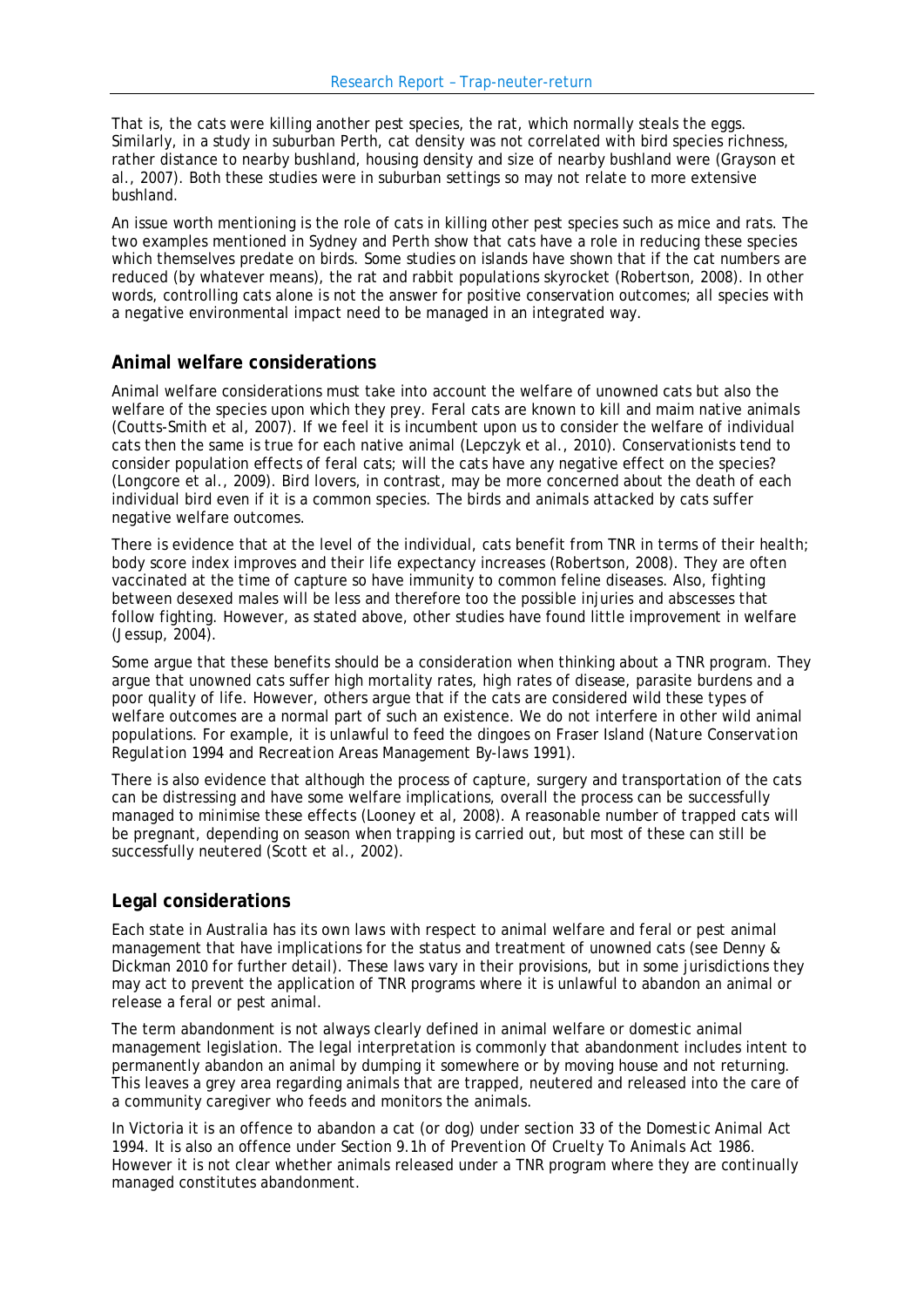In Queensland, it is unlawful to release a feral animal back into the wild (*Land Protection (Pest and Stock Route Management) Act, 2002)*. Therefore, TNR would not be lawful in Queensland under current legislation. Queensland's *Animal Care and Protection Act, 2001* could be interpreted to allow a managed TNR program to occur. However, the *Land Protection Act, 2001*, takes precedence over the *Animal Care and Protection Ac, 2001*.

# Would TNR programs work in Australia?

This is a difficult question to answer. First, the aim of the program would need to be clear so that the outcomes could be assessed. Various interest groups with their different perspectives have divergent aims and therefore will judge success differently.

Another important issue is how well studies conducted overseas, particularly in the US, apply to the Australian context. The native animal populations in the two countries differ markedly. Apart from the dingo, Australia has no large, free-ranging predators as does the US. Therefore, cats are rarely predated on. Also, most of our native species are small and vulnerable to predation by cats, and some are classified by the Government as threatened or at risk. Cats are capable of taking some Australian species to the point of extinction. Already Australia has lost more native species than any other country, mostly due to human interference and loss of habitat.

Most of the research into TNR has been conducted in the US. At best, the results suggest that if the aim is to reduce the number of cats in a particular location then a well-managed TNR program which includes the rehoming of kittens and euthanasia of old and sick cats can be as effective as culling alone. However, TNR is more costly. Both of these methods require on-going monitoring and can never be viewed as a one-off solution. Denny and Dickman (2010, p.36) claim that researchers agree that TNR is 'unlikely to be effective in widely dispersed, open cat populations, as occurs throughout much of the Australian mainland'.

If wildlife protection is the main concern, then TNR may not be the answer. Cats, even in a managed TNR program that are being fed regularly, hunt and kill wildlife even if the home-range is reduced. Feral cat populations in remote Australia would not be suitable candidates for TNR due to the distances involved, lack of resources to conduct TNR and to ensure long-term management, and the adverse impacts of maintaining a cat population in areas of ecological importance.

If welfare is the driving force, then again TNR is not necessarily the solution. There is evidence that cats have better welfare if part of a managed program, but other studies suggest otherwise.

Many researchers argue that future solutions actually lie in solving the problem before it starts. This is through responsible cat ownership, enforcement of cat registration and confinement, neutering of cats, and general education about the value of cat ownership and what responsible ownership means. The money invested in TNR programs would be better spent on education and community awareness and cat desexing programs.

There is also some evidence that when TNR programs are introduced a general community feeling develops that the problem is solved. It appears to remove the responsibility of individual members of the public to look after their cats because someone else will.

#### **Conclusions**

The management of unowned cats, and whether TNR is the best solution, are both extremely complex issues. Feral and stray cats exist in Australia because of actions taken by humans. They suffer ill health, starvation and poor welfare, they predate on wildlife and in turn cause suffering to their prey. In areas of ecological importance, they have a significant adverse impact on some threatened or sensitive species. Yet it is accepted that it is impossible to eradicate feral or stray cats from mainland Australia, which means that control must be considered as an ongoing activity (NCCAW 2008).

There is no simple or 'one size fits all' solution. There may be some well defined and contained areas where an unowned cat population is having a limited influence on wildlife where a TNR program could be a good option. Such a program would need to be well managed and have sufficient resources to continue over time. It would need to include desexing of adults, re-homing of kittens and adults that are socialised to humans, and euthanasia of older or sick animals. However, as a long term strategy, in most of Australia, it is difficult to recommend (Denny &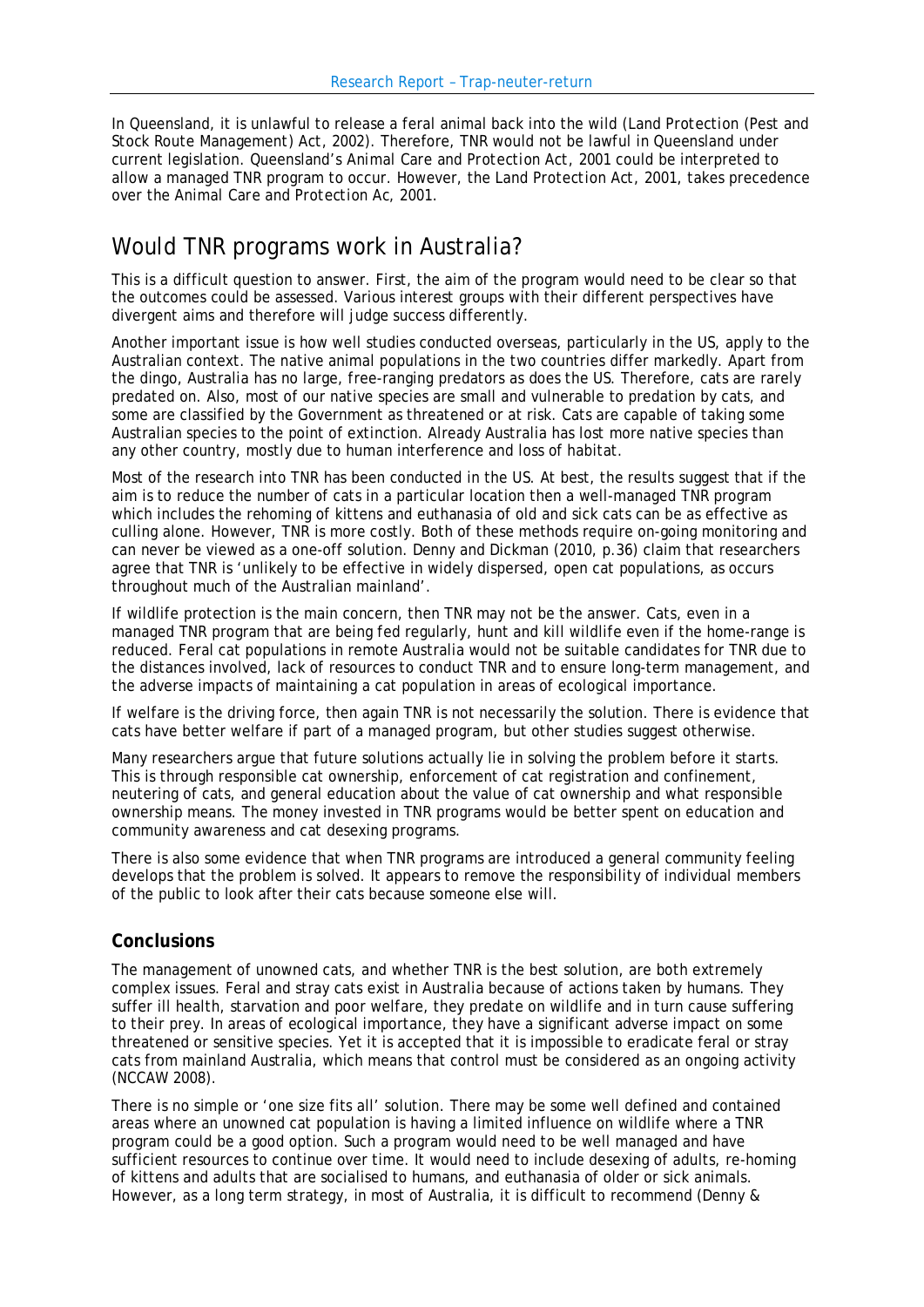Dickman, 2010). Also, the strategy may contravene existing animal welfare or pest/feral animal management legislation in some jurisdictions.

Since resources for cat control are limited, resources in and around towns and cities would be better spent on education, increased community awareness about responsible cat ownership, targeted desexing programs particularly for low-income earners, and better laws and regulations. These strategies should reduce the number of owned animals and their offspring entering the unowned cat population.

For remote Australia where feral cats are completely unsocialised and therefore not candidates for rehoming, the most cost-effective and humane option is likely to be targeted and ongoing lethal control in priority areas where adverse environmental impacts are highest.

#### **References**

- Bradshaw, J.W.S, Horsfield, G.F, Allen, J.A, Robinson, I.H. (1999) Feral cats: their role in the population dynamics of *Felis catus. Applied Animal Behaviour Science* 65, 273-283
- Centonze, L.A. & Levy, J.K. (2002) Characteristics of free-roaming cats and their caretakers, *Journal of American Veterinary Medical Association,* 220(11):1627-1633
- Coman, B.J. & Jones, E.H. (1982) Gaps in information on the urban and rural stray cat. In: Editing Proceedings from 'The Cat in the Community' Seminar, JACOPIS Australia, March 17, 1982 at RSPCA Victoria.
- Coutts-Smith, A.J., Mahon, P.S., Letnic, M & Downey, P.O. (2007) *The threat by pest animals to biodiversity in New South Wales*, Invasive Animals Cooperative Research Centre, Canberra
- Denny, E. A. (2005) *Ecology of free-living cats exploiting waste disposal sites: diet, morphometrics, population dynamics and population genetics* PhD thesis, University of Sydney, Sydney
- Denny, E.A. & Dickman, C.R. (2010) *Review of cat ecology and management strategies in Australia,* Invasive Animals Cooperative Research Centre, Canberra
- Dickman, C.R. (2007) The complex pest: interaction webs between pests and native species, in *Pest or Guest: the zoology of overabundance*, eds Lunney, D., Eby, P., Hutchings, P. & Burgin, S., Royal Zoological Society of New South Wales, Mosman
- Foley, P., Foley, J.E., Levy, J.K. & Paik, T. (2005) Analysis of the impact of trap-neuter-return programs on populations of feral cats, *Journal of American Veterinary Medical Association*, 227:1775-1781
- Grayson, J. & Calver, M. (2004) Regulation of domestic cat ownership to protect urban wildlife: a justification based on the precautionary principle, in *Urban Wildlife: more than meets the eye*, eds Lunney, D. & Burgin, S., Royal Zoological Society of New South Wales, Mosman,169-178
- Grayson, J., Calver, M. & Lymbery, A. (2007) Species richness and community composition of passerine birds in suburban Perth: is predation by pet cats the most important factor? In *Pest or Guest: the zoology of overabundance*, eds Lunney, D., Eby, P., Hutchings, P. & Burgin, S., Royal Zoological Society of New South Wales, Mosman
- Jessup, D. (2004) The welfare of feral cats and wildlife *Journal of the American Veterinary Medical Association,* 225:1377-1383
- Lepczyk, C.A., Dauphine, N., Bird, D.M., Conant, S., Cooper, R.J., Duffy, D.C., Hatley, P.J., Marra, P.P., Stone, E. & Temple, S.A. (2010) What Conservation Biologists Can Do to Counter Trap-Neuter-Return: Response to Longcore et al. *Conservation Biology,* 24(2):627-629
- Levy, J.K. & Crawford, P.C. (2004) Humane strategies for controlling feral cat populations, *Journal of American Veterinary Medical Association*, 225:1354-1360
- Levy, J.K., Gale, D.W. & Gale, L.A. (2003) Evaluation of the effect of a long-term trap-neuter-return and adoption program on a free-roaming cat population, *Journal of American Veterinary Medical Association,* 222(1):42-46
- Liberg, O., Sandell, M., Pontier, D. & Natoli, E. (2000) Density, spatial organisation and reproductive tactics in the domestic cat and other felids, pages 119-147 in *The domestic cat: the biology of its behaviour* Eds Turner, D.C. & Bateson, P. Cambridge University Press, Cambridge, UK,
- Longcore, T., Rich, C. & Sullivan, L.M. (2009) Critical Assessment of Claims Regarding Management of Feral Cats by Trap-Neuter-Return *Conservation Biology,* 23(4):887-894
- Looney, A.L. et al. (2008) The Association of Shelter Veterinarians Veterinary medical guidelines for spayneuter programs, *Journal of American Veterinary Medical Association,* 233*(*1):74-86
- Lowe, S., Browne, M. & Boudjelas, S. (2000) 100 of the world's worst invasive alien species: a selection from the global invasive species database. *Invasive Species Specialist Group, International Union for Conservation of Nature, Auckland, New Zealand*
- Madosky, et al. (2010) The effects of immunocontraception on harem fidelity in a feral horse (Equus caballus) population, Applied Animal Behaviour Science, 128:50–56.